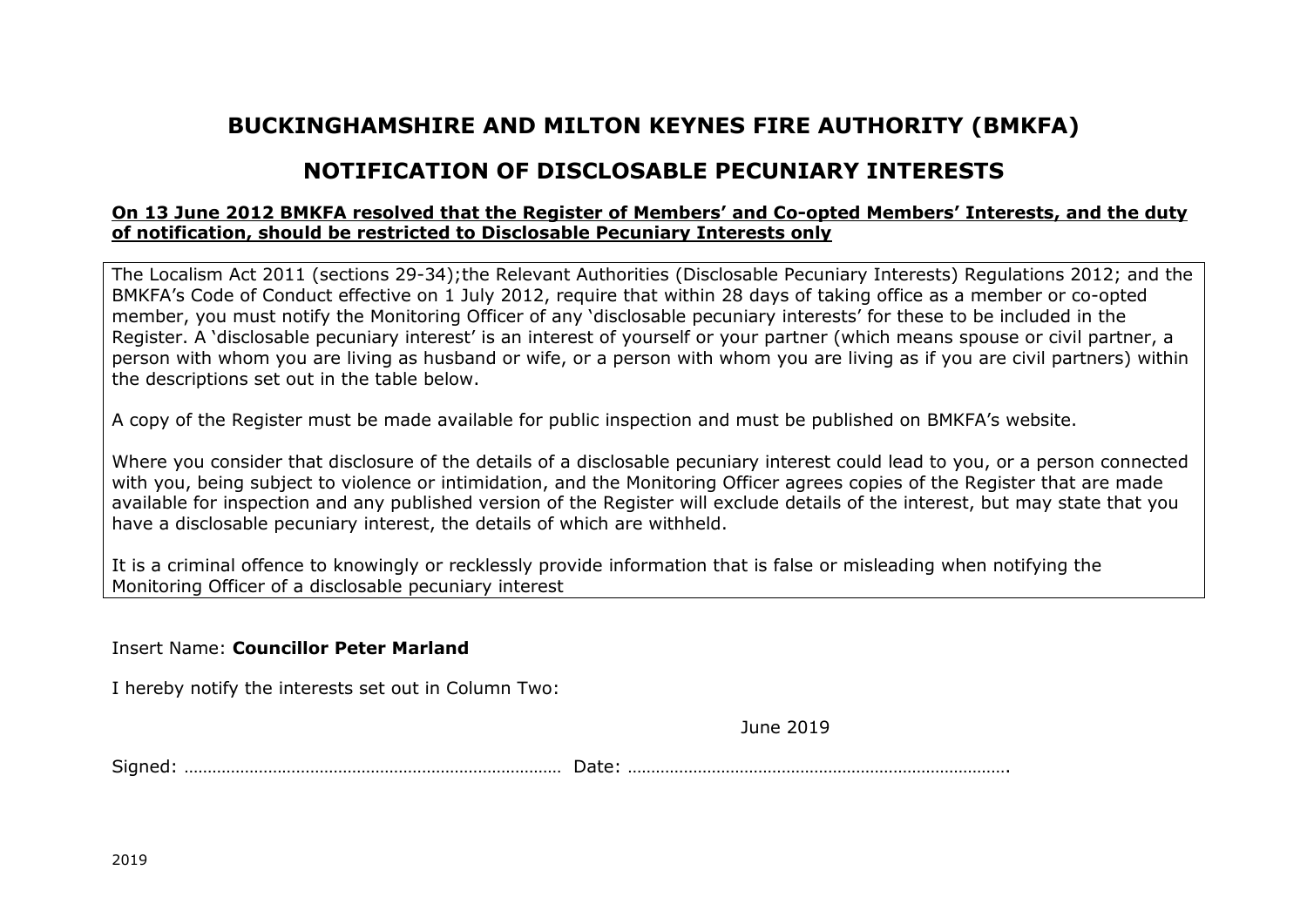| <b>Column One</b>           |                                                                                                                                                                                                                                                                                                                                                                                                                                                                      | <b>Column Two</b>                                                                                                                                                     | [Notes]                                                                                                                                                                                                       |
|-----------------------------|----------------------------------------------------------------------------------------------------------------------------------------------------------------------------------------------------------------------------------------------------------------------------------------------------------------------------------------------------------------------------------------------------------------------------------------------------------------------|-----------------------------------------------------------------------------------------------------------------------------------------------------------------------|---------------------------------------------------------------------------------------------------------------------------------------------------------------------------------------------------------------|
|                             |                                                                                                                                                                                                                                                                                                                                                                                                                                                                      |                                                                                                                                                                       | There is no requirement for you to<br>differentiate your disclosable<br>pecuniary interests between those<br>which relate to you personally and<br>those that relate to your spouse or<br>civil partner.      |
| <b>Category of Interest</b> |                                                                                                                                                                                                                                                                                                                                                                                                                                                                      | <b>Member's Interests</b>                                                                                                                                             |                                                                                                                                                                                                               |
| 1.                          | Any employment, office, trade, profession or<br>vocation carried on for profit or gain                                                                                                                                                                                                                                                                                                                                                                               | Leader Milton Keynes Council (Me)                                                                                                                                     |                                                                                                                                                                                                               |
|                             | [i.e undertaken by you, or your spouse or civil<br>partner]                                                                                                                                                                                                                                                                                                                                                                                                          | Planner, Whyte, Young, Green WTG (Spouse)                                                                                                                             |                                                                                                                                                                                                               |
| 2.                          | Any payment or provision of any other financial<br>benefit (other than from BMKFA) made or<br>provided within the twelve months preceding<br>this notification in respect of any expenses<br>incurred by you in carrying out duties as a<br>member, or towards your election expenses.<br>This includes any payment or financial benefit<br>from a trade union within the meaning of the<br>Trade<br>Union<br>Labour<br>Relations<br>and<br>(Consolidation) Act 1992 | Milton Keynes Council (Leader)<br>The Labour Party<br>The Co-Operative Party<br>Local Government Association (Board Member)<br>Unison<br>GMB (Member)<br><b>UNITE</b> |                                                                                                                                                                                                               |
| 3.                          | Any contract which is made between you, or<br>your spouse or your civil partner* (or a body in<br>which you, or your spouse or your civil partner,<br>has a beneficial interest **) and BMKFA-<br>(a) under which goods or services are to be                                                                                                                                                                                                                        | Nil                                                                                                                                                                   | * "spouse or civil partner" means a<br>person with whom you are living as<br>husband or wife, or a person with<br>whom you are living as if you are civil<br>partners<br>**"body in which you, or your spouse |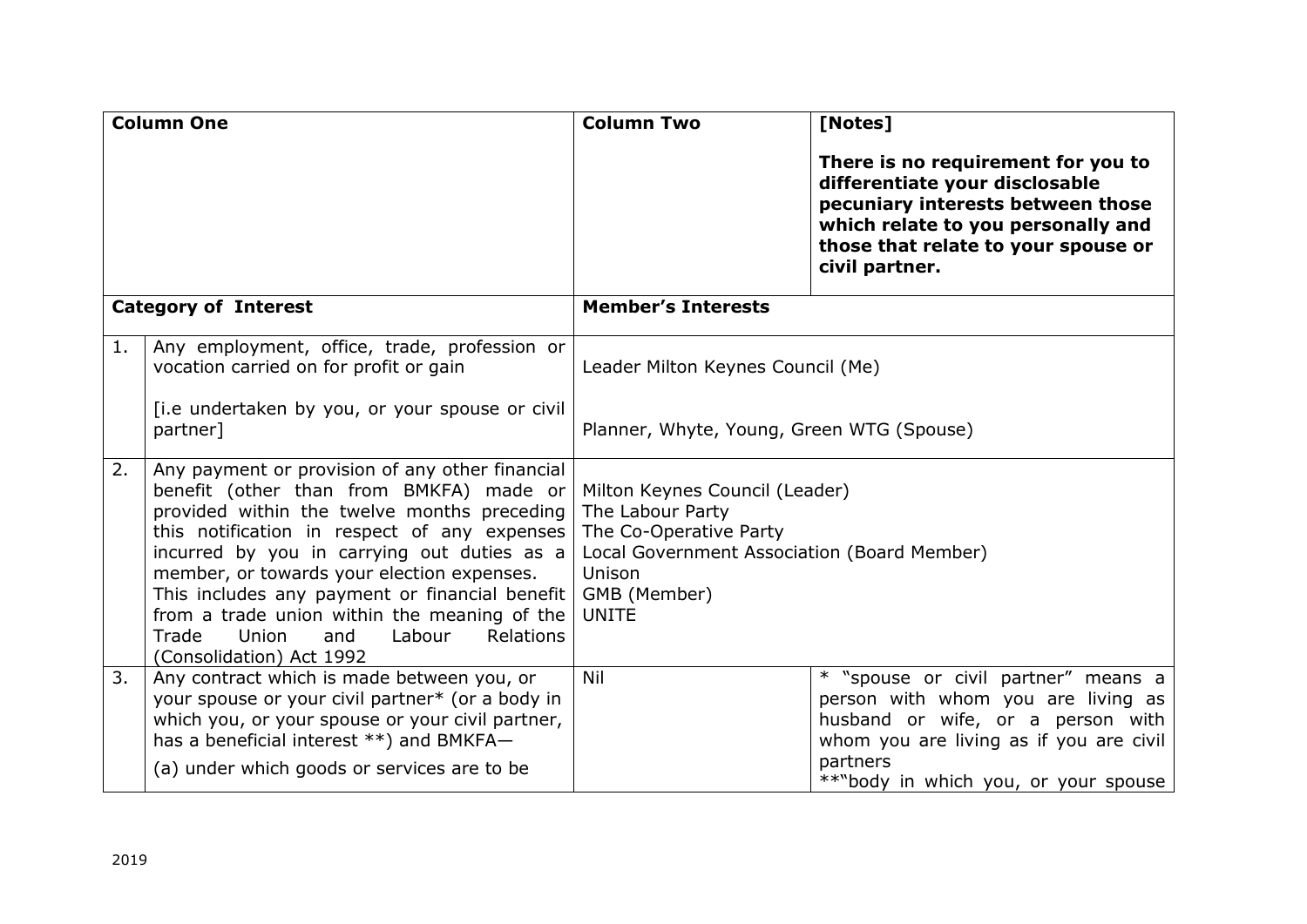|    | provided or works are to be executed; and                                                                                                                                                              |                                                                      | or your civil partner has a beneficial<br>interest" means a firm in which you, or                                                                                                                                                                                                                                                                  |
|----|--------------------------------------------------------------------------------------------------------------------------------------------------------------------------------------------------------|----------------------------------------------------------------------|----------------------------------------------------------------------------------------------------------------------------------------------------------------------------------------------------------------------------------------------------------------------------------------------------------------------------------------------------|
|    | (b) which has not been fully discharged.                                                                                                                                                               |                                                                      | your spouse or your civil partner is a<br>partner or a body corporate of which<br>you, or your spouse or your civil<br>partner is a director (or a member of<br>the committee of management of an<br>industrial and provident society), or in<br>the securities of which you, or your<br>spouse or your civil partner has a<br>beneficial interest |
| 4. | Any beneficial interest in land *** which is<br>within the areas of Buckinghamshire and Milton<br>Keynes<br>[i.e. of you, or of your spouse or your civil<br>partner,]                                 | 145 Newport Road<br>New Bradwell<br>Milton Keynes<br><b>MK13 0AJ</b> | $***$ "land" excludes an easement,<br>servitude, interest or right in or over<br>land which does not carry with it a right<br>for you, or your spouse or your civil<br>partner (alone or jointly with another)<br>to occupy the land or to receive income                                                                                          |
| 5. | Any licence (alone or jointly with others) to<br>occupy land in the areas of Buckinghamshire<br>and Milton Keynes for a month or longer<br>[i.e. held by you, or your spouse or your civil<br>partner] | Nil                                                                  |                                                                                                                                                                                                                                                                                                                                                    |
| 6. | Any tenancy where (to your knowledge)-<br>(a) the landlord is BMKFA; and<br>(b) the tenant is a body in which you, or your<br>spouse or your civil partner, has a beneficial                           | Nil                                                                  |                                                                                                                                                                                                                                                                                                                                                    |
|    | interest **.                                                                                                                                                                                           |                                                                      |                                                                                                                                                                                                                                                                                                                                                    |